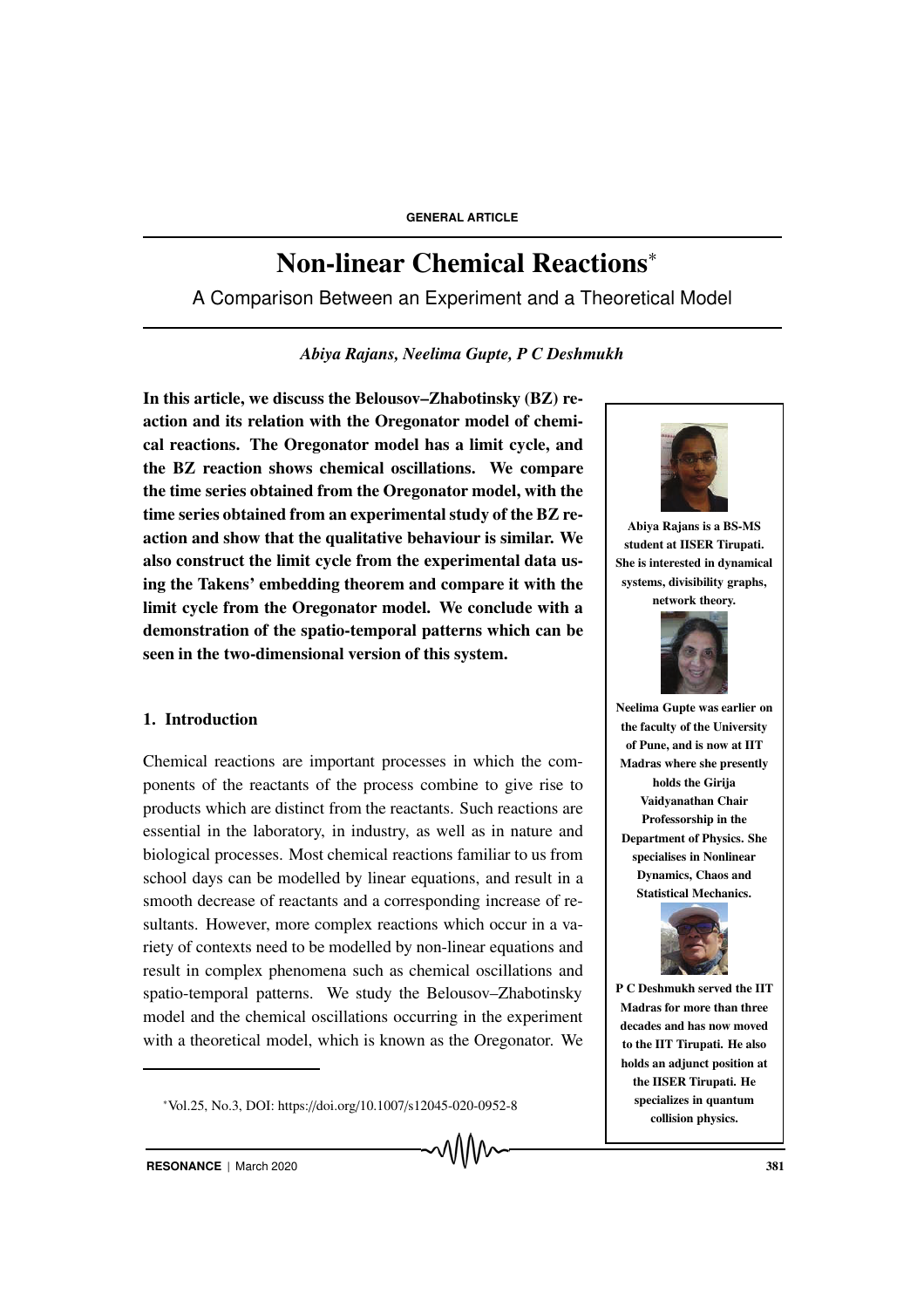also demonstrate the spatio-temporal patterns, which are spiral waves visible in the reaction in a two-dimensional context.

Consider a chemical reaction studied in high school chemistry like,

$$
Zn_{(s)} + CuSO_{4(aq)} \rightarrow Cu_{(s)} + ZnSO_{4(aq)}
$$

BZ reaction, Oregonator model, limit cycle, chemical oscillations, spatio-temporal patterns.

chemical reactions, the reactants form intermediate species before forming the products, and the concentration of these intermediate species changes in a non-linear fashion which causes the oscillations in colour. These oscillations stop when the final product is formed, and the reactants are depleted.

**Keywords** When zinc (Zn) is added to copper sulphate solution (CuSO<sub>4</sub>), zinc displaces copper (Cu) from copper sulphate and forms zinc sulphate  $(ZnSO<sub>4</sub>)$ . There is a colour change of the solution from blue to colourless indicating the product formation. Copper sulphate is blue while zinc sulphate is colourless, and the copper formed is deposited as reddish-brown residue. One may remember from elementary chemistry that zinc has higher reactivity than copper in the reactivity series, hence the reverse reaction is not possible. In this case, as the reaction proceeds, the concentration of copper sulphate decreases while at the same time, the concentration of zinc sulphate increases. In other words, the solution changes colour from blue to colourless. However, there are some non-linear chemical reactions in which the solution seems to be In the case of non-linear solution oscillating periodically between two colours. In the case of nonlinear chemical reactions, the reactants form intermediate species before forming the products, and the concentration of these intermediate species changes in a non-linear fashion which causes the oscillations in colour. These oscillations stop when the final product is formed, and the reactants are depleted.

> Usually in chemical reactions, during product formation the concentrations fall smoothly to an equilibrium value. However, in non-linear chemical reactions, the concentrations can oscillate before reaching equilibrium or the way the concentrations change before reaching equilibrium can be sensitive to the initial value of the concentrations. In such non-linear chemical reactions, there is a myriad of patterns that have been found under different experimental conditions. These are about changes in the concentration with time and, hence this is non-linearity in time or temporal non-linearity. There is also non-linearity in space, called spa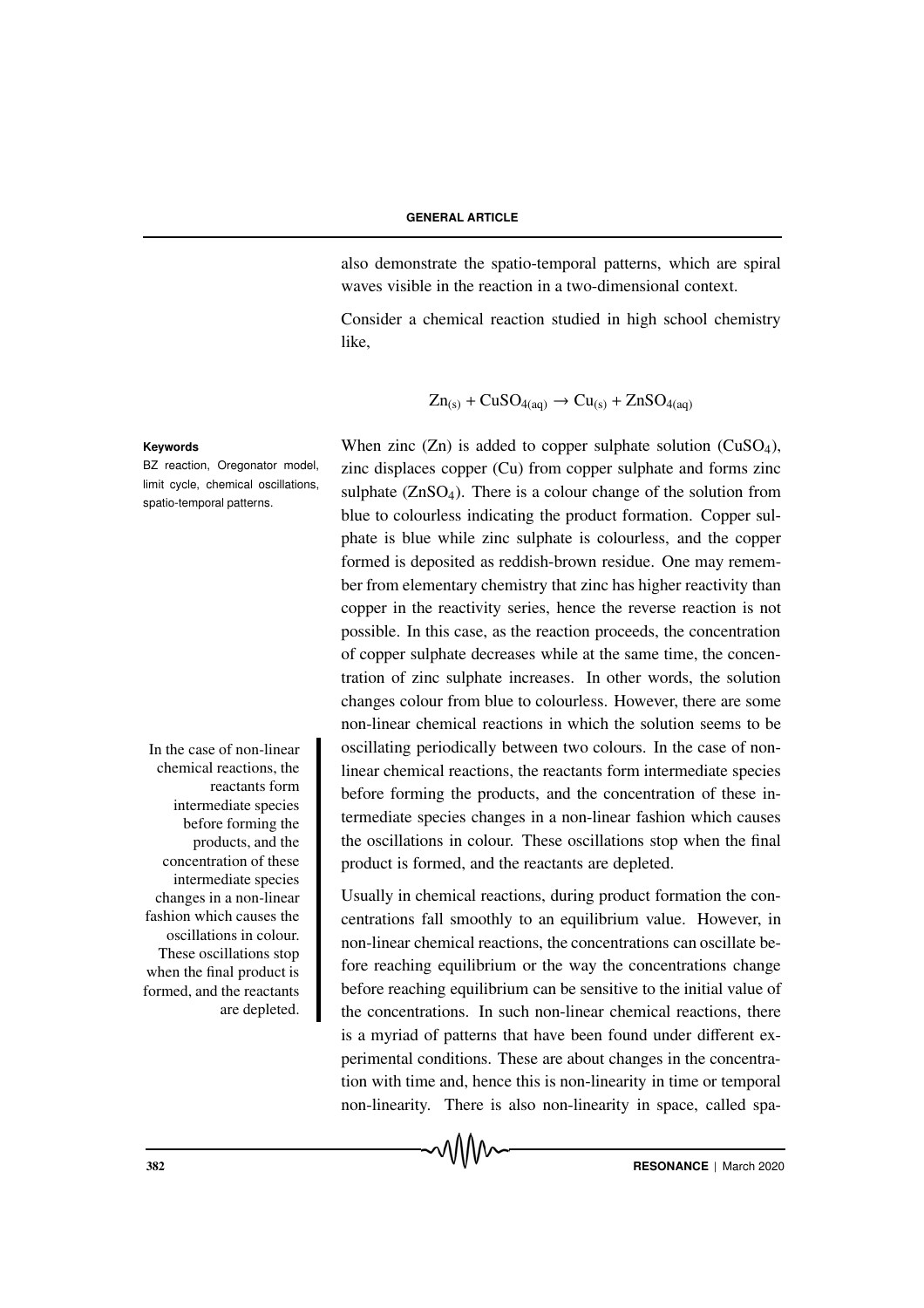tial non-linearity. In this article, we will focus only on one type of temporal non-linearity manifested through oscillations of the concentrations of intermediate chemicals with time.

In 1951, a Russian biochemist Boris Belousov was trying to study Russian biochemist the Krebs cycle. He mixed citric acid, bromate ions and sulfuric acid in the presence of a cerium catalyst. He found that the colour of the solution oscillated between yellow and colourless. This oscillation continued for some time before the solution finally settled down to equilibrium. Such reactions are known as oscillating chemical reactions. They were known before 1921. However, many scientists doubted their existence since it was believed that all reactants linearly go to equilibrium. In 1968, Zhabotinsky confirmed Belousov's results and also proposed a possible mechanism for this non-linear behaviour. He also observed beautiful patterns of concentric rings or spirals of propagating waves in the thin unstirred layers of the reaction, with ferroin as a catalyst. Such spiral waves are similar to excitation waves observed in neural or cardiac tissues. Hence such oscillating reactions are not only an eccentricity of interest, but they also have applications in biology.

We discuss this complex chemical reaction, which was named as the Belousov–Zhabotinsky (BZ) reaction after those pioneers of non-linear reaction studies. The mechanism of BZ reaction is complex containing more than eighteen elementary reactions. The dynamics are modelled by a system of three non-linear ordinary differential equations (ODEs) [1]. We briefly discuss the mechanism of BZ reactions and the ODEs modelling the reactions. Then we solve these ODEs computationally to plot its phase portrait. Then we experimentally obtain the time series (values of concentration at different times) of one of the three variables and reconstruct the phase portrait from it. Finally, we compare the time series and phase portrait from the experiment vs the model.

Boris Belousov, studying the Krebs cycle, mixed citric acid, bromate ions and sulfuric acid in the presence of a cerium catalyst. He found that the colour of the solution oscillated between yellow and colourless. This oscillation continued for some time before the solution finally settled down to equilibrium.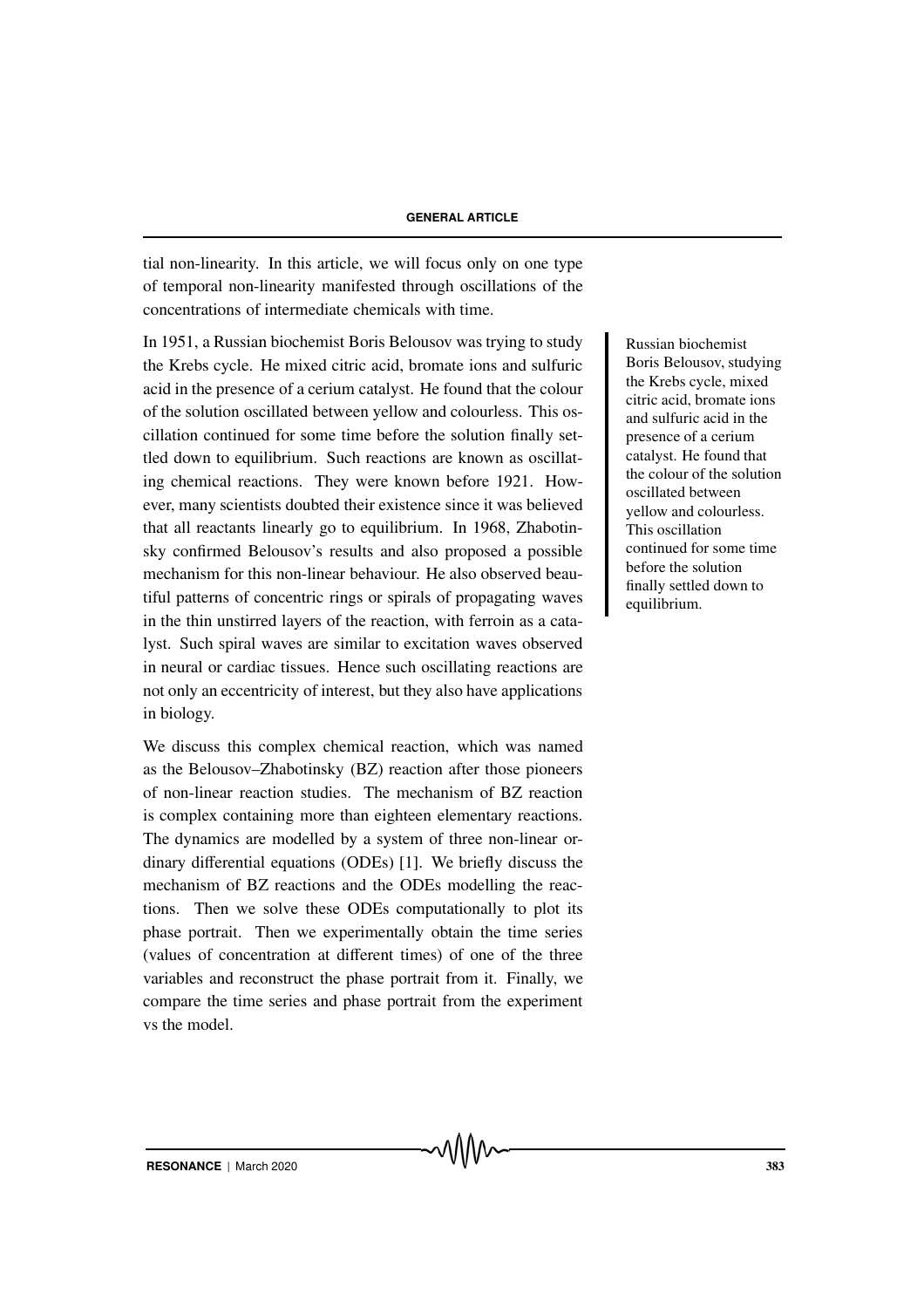# 2. Mechanism and Modelling – A Brief Discussion

# 2.1 *The Belousov–Zhabotinsky (BZ) Reaction Mechanism*

In this section, we discuss how to arrive at the equations modelling the dynamics of the BZ reaction and simplify it in a way suitable for computational analysis.

BZ reaction is a family of reactions, characterized by the reaction between an organic acid substrate that can be easily brominated and oxidized, in the presence of a strong acid, a bromate ion and a transition metal catalyst [2]. To be specific, we choose the commonly used reactants – malonic acid  $(CH_2(COOH)_2)$ , sulfuric acid (H<sub>2</sub>SO<sub>4</sub>), sodium bromate (NaBrO<sub>3</sub>) with traces of sodium bromide (NaBr), and ceric ammonium nitrate  $((NH_4)_2Ce(NO_3)_6)$ .

We briefly discuss the mechanism of BZ reaction to understand how non-linearity arises in the system. The following mechanism is called the FKN mechanism named after Field, Koros and Noyes who proposed it in 1972 [3].

In the first step (1), the bromate ion  $(BrO_3^-)$  reacts with bromide  $(Br^-)$  in the presence of acid  $(H^+)$  to produce bromine  $(Br_2)$  and water ( $H_2O$ ). Reaction (1) takes place through three elementary reactions (1a), (1b) and (1c). The elementary reactions (1a), (1b) and (1c) give the mechanism of (1) as  $(1) = (1a) + (1b) + 3(1c)$ .

$$
BrO_3^- + 5Br^- + 6H^+ \to 3Br_2 + 3H_2O \tag{1}
$$

$$
BrO_3^- + Br^- + 2H^+ \rightarrow HBrO_2 + HOBr \tag{1a}
$$

$$
HBrO2 + Br- + H+ \rightarrow 2HOBr
$$
 (1b)

$$
HOBr + Br^- + H^+ \rightarrow Br_2 + H_2O \tag{1c}
$$

The  $Br<sub>2</sub>$  formed in (1) combines with malonic acid to form bromomalonic acid (reaction (g) given in *Table* 1). The mechanism proceeds through enolization followed by bromination. The slowest of the two steps controls the rate of the overall reaction. Bromomalonic acid undergoes further bromination to form dibromo-

BZ reaction is a family of reactions, characterized by the reaction between an organic acid substrate that can be easily brominated and oxidized, in the presence of a strong acid, a bromate ion and a transition metal catalyst.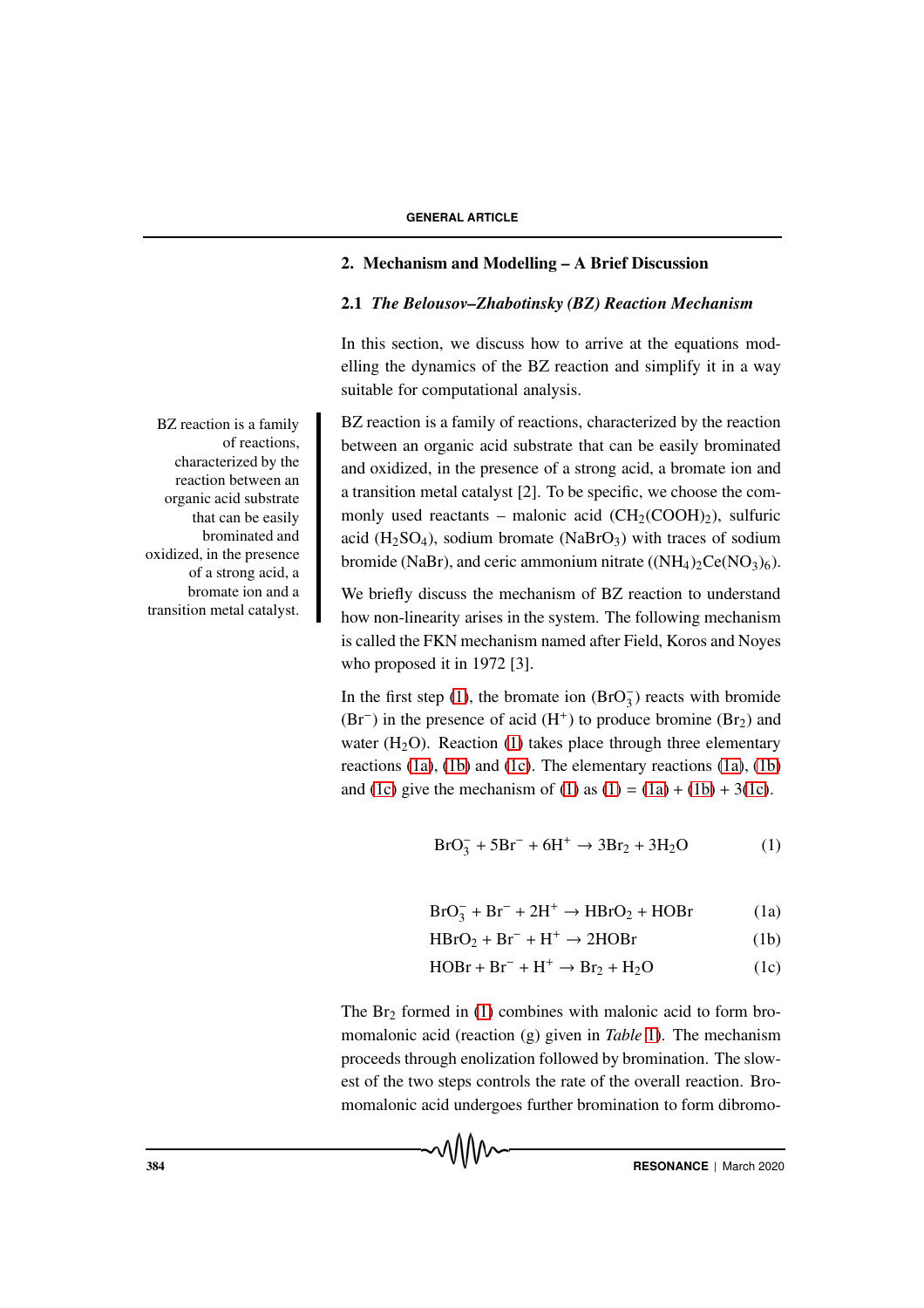malonic acid, again through a two-step process. Dibromomalonic acid being unstable in acidic medium decarboxylates to form dibromoacetic acid, which again brominates to form tribromoacetic acid. Thus, many brominated organic compounds keep forming. Ce(IV) and malonic acid oxidize these compounds to produce Br<sup>−</sup> and CO<sub>2</sub>. Thus this sequence of reactions produce Br<sup>−</sup>, while the reaction (1) consumes Br<sup>−</sup> (reaction (i) in *Table* 1).

Ce(IV) is reduced to Ce(III) during oxidation of brominated organic compounds (reactions (h), (i) in *Table* 1). This Ce(III) reduces  $BrO<sub>3</sub><sup>-</sup>$  through a sequence of intermediate steps and is oxidized back to Ce(IV) (reaction (f) in *Table* 1). The important reactions of the FKN mechanism are listed in *Table* 1.

In the BZ system, several reactions proceed simultaneously. rate In the BZ system, of change of chemical concentrations in these reactions is given by first-order ODEs. When we write down the rate equations for the intermediate species, we have a system of first-order coupled non-linear ODEs which contain non-linear terms. Next, we shall discuss how the FKN mechanism is simplified with some assumptions to obtain these ODEs, also called the Oregonator model. We use the methods of non-linear dynamics to analyze these non-linear ODEs.

several reactions proceed simultaneously. The rate of change of chemical concentrations in these reactions is given by first-order ODEs.

## 2.2 *The Oregonator Model*

In our discussion about the mechanism of BZ reaction, we did not assume any transfer of matter between the system and the surrounding. The system is also stirred to keep it homogeneous. Hence, it is a closed stirred system (CSS). The Oregonator [4] model is a kinetic model of FKN mechanism proposed by Field and Noyes in 1974. Different models have been proposed since then. However, this model is good for our purpose of visualizing the oscillations and obtaining a phase portrait.

Reactions (c), (b), (e), (f), (d) and (i) from *Table* 1 are the major steps in the BZ mechanism. We rewrite the important reactions by substituting  $A = BrO_3^-, P = HOBr, X = HBrO_2, Y = Br^-, Z =$  $Ce^{4+}$ , B = MA to get (2), (3), (5).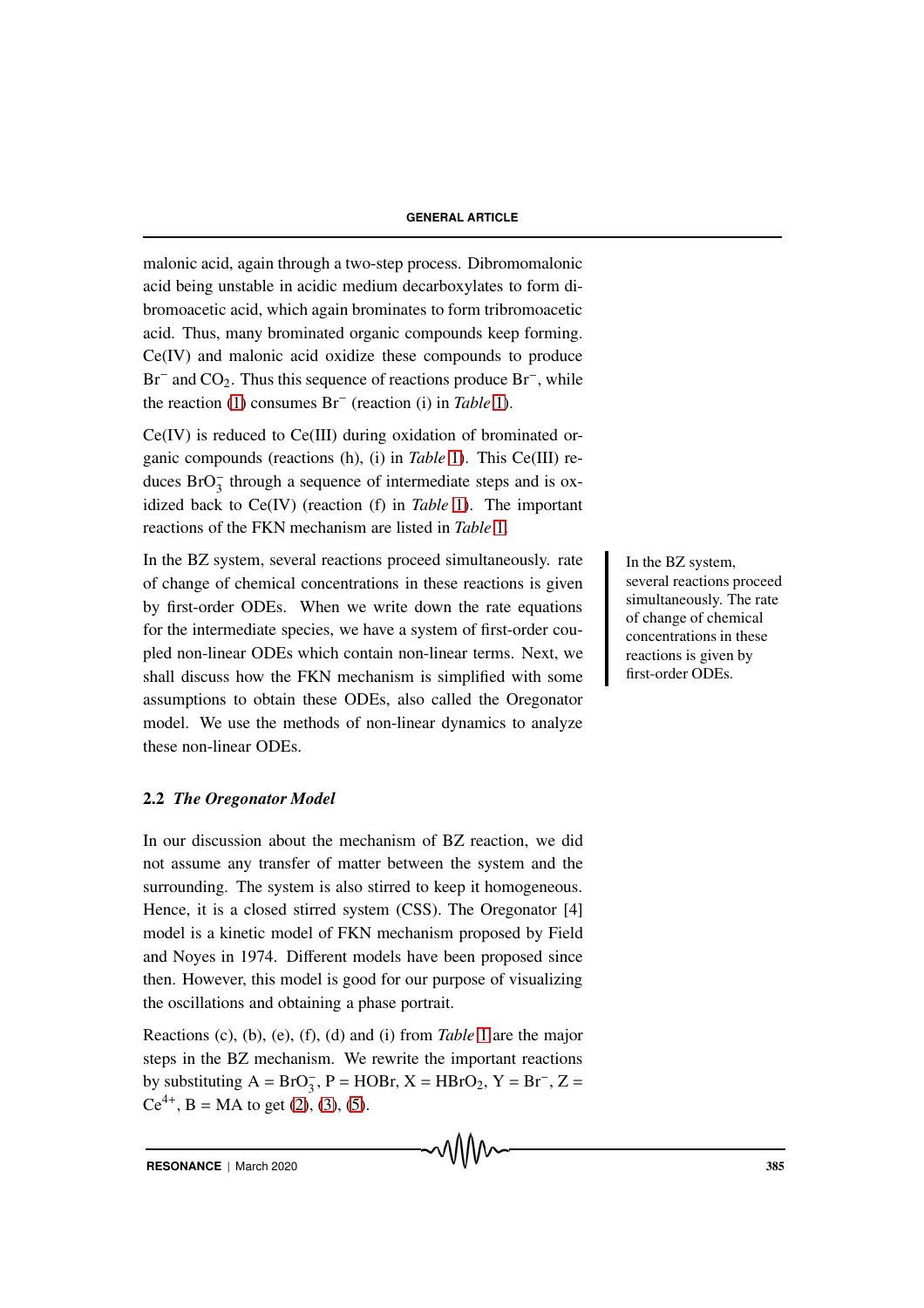Table 1. The FKN mechanism of the BZ reaction [1,

3].

|              | <b>Reaction</b>                                                                                                                | <b>Rate Law / Rate Constants</b>                                                                                       |
|--------------|--------------------------------------------------------------------------------------------------------------------------------|------------------------------------------------------------------------------------------------------------------------|
| $\sigma$ )   | $\begin{array}{c} \rm BrO_3^-+3CH_2(COOH)_2+2H^+\\ \rm \rightarrow 2BrCH(COOH)_2+3CO_2+4H_2O \end{array}$                      | Overall reaction                                                                                                       |
| a)           | $HOBr + Br^- + H^+ \rightleftharpoons Br_2 + H_2O$                                                                             | $k_a = 8 \times 10^9 \,\mathrm{M}^{-2}\mathrm{s}^{-1},$<br>$k_{-a} = 110 \text{ s}^{-1}$                               |
| b)           | $HBrO2 + Br- + H+ \rightarrow 2HORr$                                                                                           | $k_b = 2 \times 10^9 \,\mathrm{M}^{-2} \mathrm{s}^{-1}$                                                                |
| c)           | $BrO3- + Br- + 2H+ \rightarrow HBrO2 + HOBr$                                                                                   | $k_c = 2.1 \,\mathrm{M}^{-3}\mathrm{s}^{-1}$                                                                           |
| $\rm d$      | $2HBrO2 \rightarrow BrO3- + HOBr + H+$                                                                                         | $k_d = 4 \times 10^7 \,\mathrm{M}^{-1}\mathrm{s}^{-1}$                                                                 |
| e)           | $BrO3- + HBrO2 + H+ \rightleftharpoons 2BrO2 + H2O$                                                                            | $k_e = 1 \times 10^4 \,\mathrm{M}^{-2} \mathrm{s}^{-1}$ .<br>$k_{-e} = 2 \times 10^7 \,\mathrm{M}^{-1}\mathrm{s}^{-1}$ |
| f            | $BrO_2 + Ce^{3+} + H^+ \rightleftharpoons HBrO_2 + Ce^{4+}$                                                                    | (fast)                                                                                                                 |
| $\mathbf{g}$ | $Br2 + CH2(COOH)2$<br>$\rightarrow$ BrCH(COOH) <sub>2</sub> + Br <sup>-</sup> + H <sup>+</sup>                                 | $r_g =$<br>1.3 × 10 <sup>-2</sup> M <sup>-1</sup> s <sup>-1</sup> [H <sup>+</sup> ][MA]                                |
| h)           | $6Ce^{+4} + CH_2(COOH)_2 + 2H_2O$<br>$\rightarrow$ 6Ce <sup>3+</sup> + HCOOH + 2CO <sub>2</sub> + 6H <sup>+</sup>              | $r_h = \frac{8.8 \times 10^{-2} \text{ s}^{-1} \text{[Ce}^{4+}\text{][MA]}}{0.53 M + \text{[MA]}}$                     |
| $\mathbf{i}$ | $4Ce4+ + BrCH(COOH)2 + 2H2O$<br>$\rightarrow$ 4Ce <sup>3+</sup> + Br <sup>-</sup> + HCOOH + 2CO <sub>2</sub> + 5H <sup>+</sup> | $r_i = \frac{1.7 \times 10^{-2} \text{ s}^{-1}[\text{Ce}^{4+}][\text{BrMA}]}{0.2M + [\text{BrMA}]}$                    |
| j)           | $Br_2$ + HCOOH $\rightarrow$ 2Br <sup>-</sup> + CO <sub>2</sub> + 2H <sup>+</sup>                                              | $r_j = \frac{7.5 \times 10^{-3} \text{ s}^{-1} [\text{Br}_2][\text{HCOOH}]}{\text{H}^{+1}}$                            |

$$
A + Y \to X + P \tag{2}
$$

$$
X + Y \to 2P \tag{3}
$$

$$
A + X \to 2X + 2Z \tag{4}
$$

$$
2X \to A + P \tag{5}
$$

$$
Z \to hY \tag{6}
$$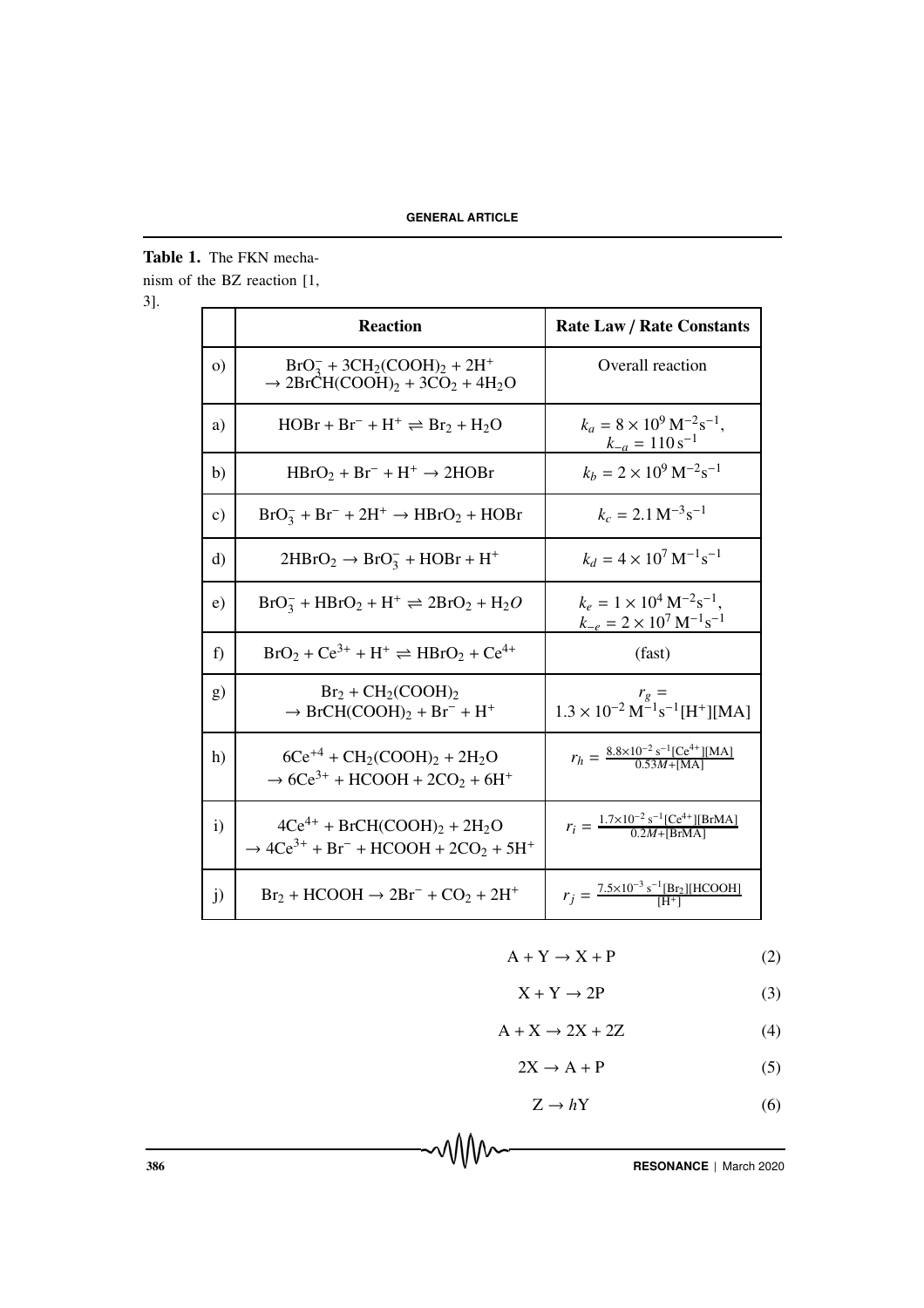(4) has the stoichiometry of  $(C)$  and the kinetics of  $(e)$ . (6) gives the production of Br<sup>−</sup> from MA and Ce4<sup>+</sup> . Finally, *h* is a stoichiometric parameter whose value is adjusted as given in the literature [5].

Assuming the depletion of A to be negligible over a timescale of minutes and all the reactions to be irreversible, the rate of change of the concentrations of  $X$  (denoted by  $[X]$  or simply  $X$ ),  $Y$ ,  $Z$  are given by three coupled non-linear ODEs [1], [5]:

$$
\frac{dX}{dt} = k_1 AY - k_2 XY + k_3 AX - 2k_4 X^2 \tag{7}
$$

$$
\frac{dY}{dt} = -k_1AY - k_2XY + hk_5Z\tag{8}
$$

$$
\frac{dZ}{dt} = 2k_3 \mathbf{AX} - k_5 \mathbf{Z},\tag{9}
$$

where

$$
k_1 = k_c[H^+]^2 = 2.1 M^{-3} s^{-1} [H^+]^2,
$$
  
\n
$$
k_2 = k_b[H^+] = 2 \times 10^9 M^{-2} s^{-1} [H^+],
$$
  
\n
$$
k_3 = k_e[H^+] = 1 \times 10^4 M^{-2} s^{-1} [H^+],
$$
  
\n
$$
k_4 = k_d = 4 \times 10^7 M^{-1} s^{-1},
$$
  
\n
$$
k_5 = \frac{4r_i}{[Ce^{4+}]} \approx 0.34 [BrMA] M^{-1} s^{-1}.
$$

According to [1], we assume [BrMA] <<  $0.2$  M and  $h \approx 0.75$ .

To write the equations (7), (8), and (9) in dimensionless form, substitute

$$
x = \frac{k_2 X}{k_1 A}, \ y = \frac{k_2 Y}{k_3 A}, \ z = \frac{k_2 k_5 Z}{2k_1 k_3 A^2}, \ \tau = k_1 A t,
$$

$$
a = \frac{k_1}{k_3}, \ b = \frac{k_1 A}{k_5}, \ c = \frac{2k_1 k_4}{k_2 k_3}
$$

to get

$$
\frac{dx}{d\tau} = \frac{x + y - cx^2 - xy}{a} \tag{10}
$$

**RESONANCE** | March 2020 **387 397**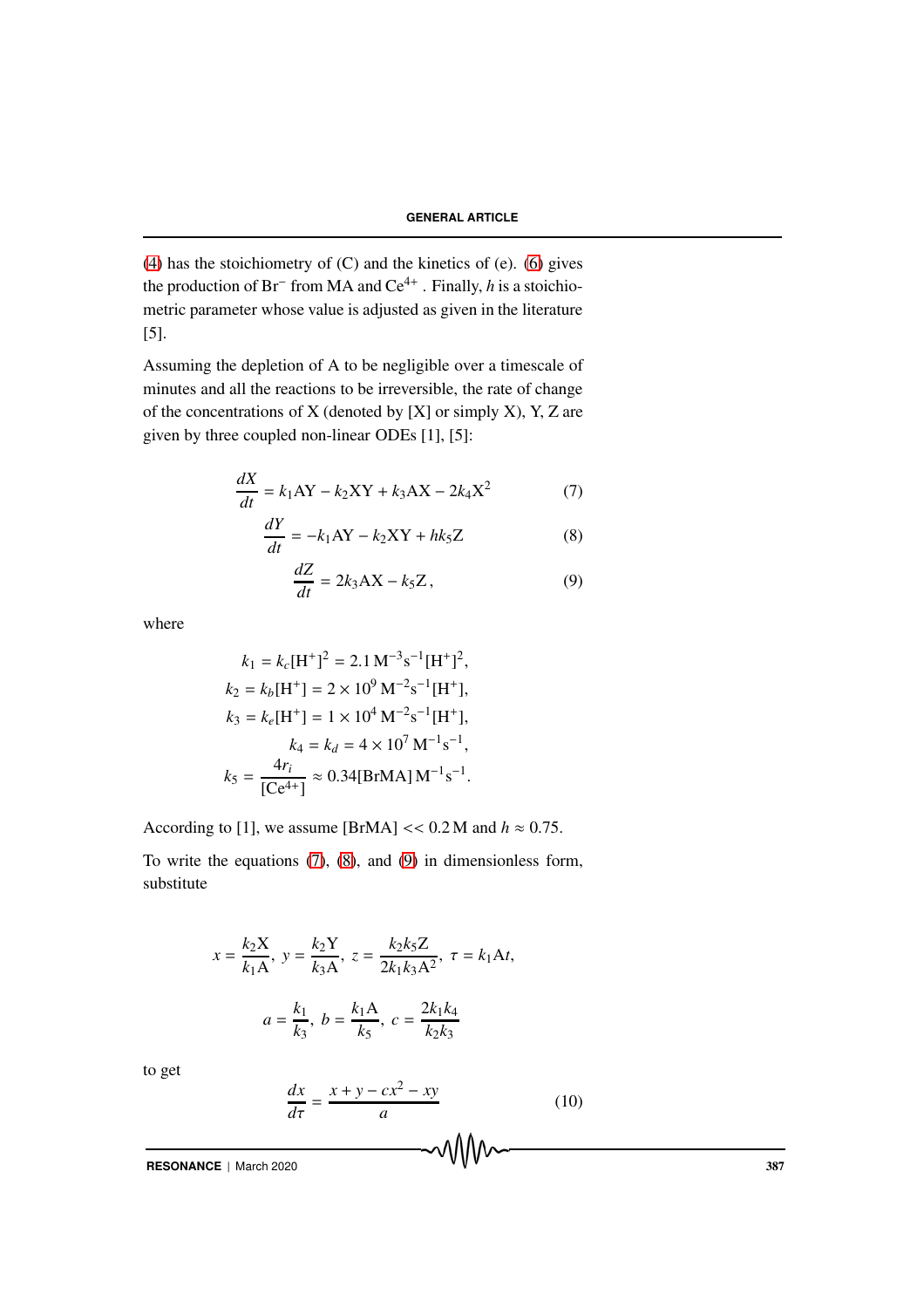

Figure 1. The Oregonator model based on Field-Korö s-Noyes (FKN) mechanism for the BZ reaction in a closed stirred system with initial concentrations of  $[BrO<sub>3</sub><sup>-</sup>] = 0.115 M, [MA] =$  $0.155 M, [Ce(IV)]$  =  $0.0095 M$ ,  $[H^+]$  =  $2.7 M, [Br^-]$  =  $0.0295$  M, stepsize  $=$ 0.01, time =  $17.5$ , the value for adjustable parameter, *h* was chosen to be the same as the one used in [1]  $h = 0.75$ . (a) The temporal oscillations of X,Y,Z which are the concentrations of  $[HBrO<sub>2</sub>]$ ,  $[Br<sup>-</sup>]$ ,  $[Ce(IV)]$ in CSS. (b) The phase portrait corresponding to the data plotted in (a).

$$
\frac{dy}{d\tau} = -y - xy + 2hz\tag{11}
$$

$$
\frac{dz}{d\tau} = \frac{x - z}{b}.\tag{12}
$$

(10), (11), (12) are the non-linear ODEs modelling the BZ reaction. They are the Oregonator equations in dimensionless form suitable for computational analysis.

#### 3. Computationally Solving the Oregonator Model

Equations [10],[11],[12] are known as the Oreganator equations. By setting the RHS to zero in these three equations and solving the resulting expressions, we can get the equilibrium values of *x*, *y*, *z*. What we are interested in is the patterns in the values of *x*, *y*, *z* before reaching equilibrium. It involves some complicated arguments and background knowledge to understand why the values of *x*, *y*, *z* must oscillate due to these equations. Reference [1] discusses the proof for the existence of at least one periodic solution to this system of differential equations.

However, we approach this system of ODEs computationally to observe the oscillations in the values of *x*, *y*, *z* with time. Equations (10) , (11) , (12) are stiff ODEs, called so because they cannot be solved using ordinary Runge–Kutta like methods with a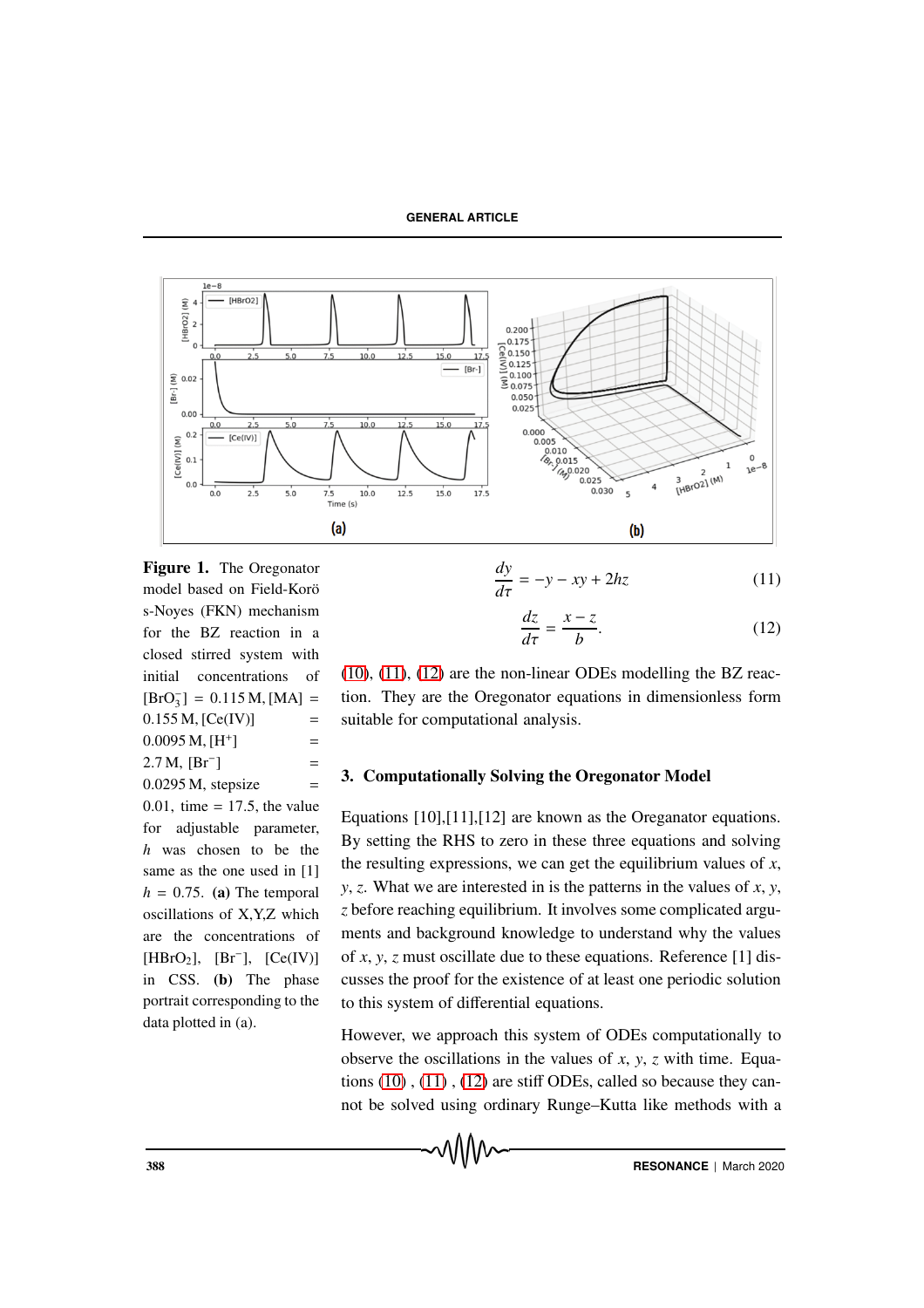| Range       | No. of oscillations, $N$      | No. of oscillations, $n = N/500$ | Time period,  |
|-------------|-------------------------------|----------------------------------|---------------|
| (s)         | $(\text{per } 500 \text{ s})$ | (per s)                          | $T = 1/n$ (s) |
| 590-2090    | 4                             | 0.008                            | 125           |
| 2090-5090   | 3                             | 0.006                            | 166.67        |
| 5090-5590   | 4                             | 0.008                            | 125           |
| 5590-9090   | 3                             | 0.006                            | 166.67        |
| 9090-9590   | 2                             | 0.004                            | 250           |
| 9590-10090  | 3                             | 0.006                            | 166.67        |
| 10090-10590 | 2                             | 0.004                            | 250           |
| 10590-11590 | 3                             | 0.006                            | 166.67        |
| 11590-17590 |                               | 0.004                            | 250           |

fixed step size [6]. Hence, these equations need to be solved using a method with variable step-size. After solving these equations computationally, we obtain the values of the *x*, *y*, *z* with time. Writing *x*, *y*, *z* back in terms of X, Y, Z we get the concentrations of HBrO2, Br−, Ce(IV) at different times.

From the plots of X vs time, Y vs time and Z vs time given in *Figure* 1a, the concentrations exhibit oscillations in time. Next, we plot the phase portrait. It is the set of points towards which the triplet  $(X, Y, Z)$  approach after a long period. The threedimensional plot of (X, Y, Z) given in *Figure* 1b shows the phase portrait for this system.

Observe that ignoring the transients, the phase portrait is a closedloop. Therefore, after a sufficiently long time, the variables (X, Y, Z) cycle between the values on this loop only. This closed-loop structure is called a limit cycle. Hence, we have computationally shown that for this values of parameters and initial conditions, this system of ODEs modelling the BZ reaction reaches a limit cycle.

Table 2. Table showing time period of oscillations increasing with time. Time period was calculated by counting the frequency of oscillations for every 500 seconds in *Figure* 2.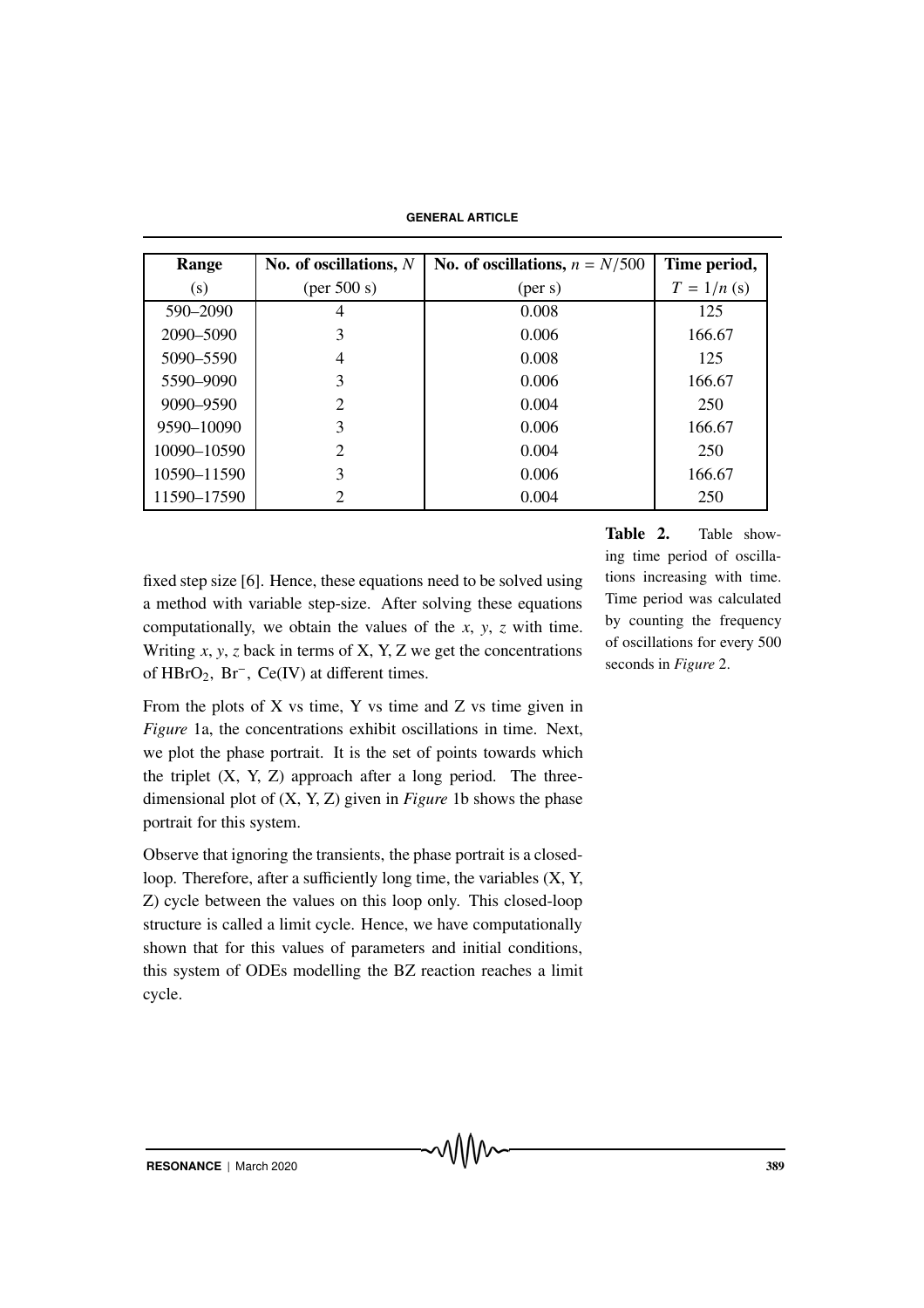Figure 2. Time series from experiment. The BZ reaction in a closed stirred system with initial concentrations  $[BrO_3^-] = 0.115 M, [MA] =$  $0.155 M, [Ce(IV)]$  =  $0.0095 M$ ,  $[H^+]$  =  $2.7 M$ ,  $[Br^-] = 0.0295 M$ . Stirring was started 90 seconds after the measurement began.

The Beer–Lambert law states that the absorbance of a solution is proportional to the concentration of the absorbing chemical in the solution.



#### 4. Experiment

We perform the BZ reaction in the laboratory in order to observe the concentrations oscillating with time and compare them to *Figure* 1. We carry out the BZ reaction in a 10 mm  $\times$  10 mm  $\times$  45 mm cuvette, continuously stirred at nearly 660 rpm, in order to keep the system homogeneous. The reaction mixture consisted of NaBrO<sub>3</sub> (0.115M), MA (0.155M), Ce(NO<sub>3</sub>)<sub>6</sub>(NH<sub>4</sub>)<sub>2</sub> (0.0095M), NaBr<sup>−</sup> (0.0295M) and H<sub>2</sub>SO<sub>4</sub> (2.7M).

The Beer–Lambert law [7] states that the absorbance of a solution is proportional to the concentration of the absorbing chemical in the solution. Thus, a UV-visible spectrophotometer can be used to determine the concentration of the absorbing chemical in a solution. We use a UV-visible spectrophotometer to measure the concentrations.

The concentrations we have taken are small enough to avoid high absorbance values which cannot be read by the machine. The oscillations are not visible to eyes but are detected by the sensitive UV-visible spectrophotometer. The pale yellow coloured solution had a maximum absorbance at a wavelength of 300 nm. The time series was obtained at a wavelength of 300 nm with the machine taking readings at an interval of 5 seconds. The UV-visible spectrophotometer was equipped with a stirrer in order to maintain the homogeneity of the solution. Stirring was started 90 seconds after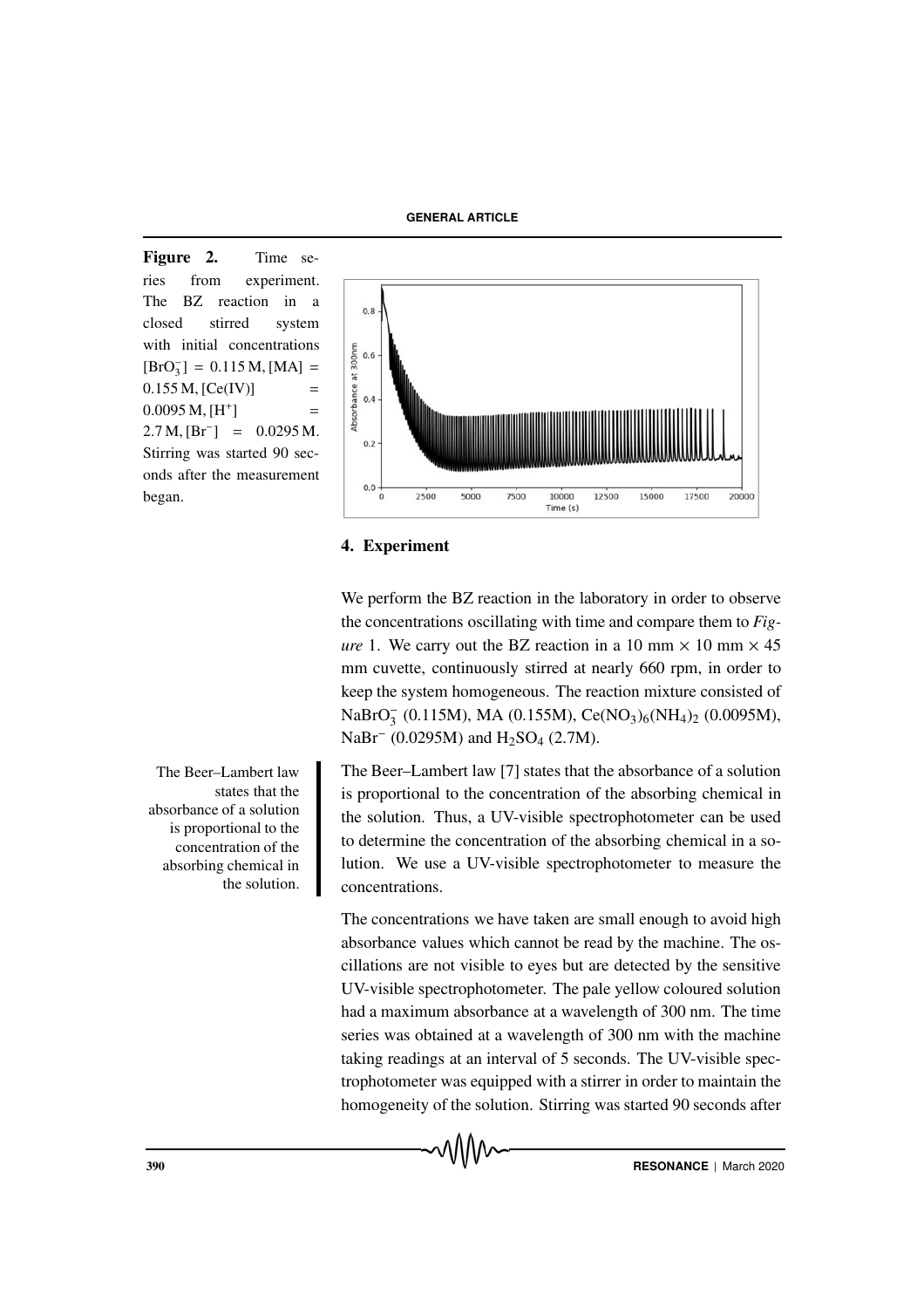

the spectrometer started taking readings.

It is difficult to infer from the figure the period of oscillations since the oscillations went on for nearly 20000 seconds (which is about five hours). So, the average frequency and period, counted for every 500 seconds are tabulated in *Table* 2. If one carefully sees the column entitled Range, it is clear from the table that the period increases with increasing time. In other words, the frequency of oscillations is high during the beginning of the reaction. Rows 3, 5 and 7 can be ignored since the error is most likely due to more than half of one cycle lying in different bins. Looking back at *Figure* 2, we again see that the oscillations are less crowded towards the right and abruptly stop after 17600 when the equilibrium is reached.

# 5. Comparison of Experiment With Model

*Figure* 3 shows a qualitative comparison between the oscillations observed in the experiment with the oscillations from the model. Thus we have observed the oscillations in this chemical reaction both experimentally and from the Oregonator model.

Due to experimental limitations, we could only obtain one of the

Figure 3. (a) Zoomed in view of *Figure* 1a [Ce(IV)]  $= 0.0095$  M. (b) Zoomed in view of *Figure* 2.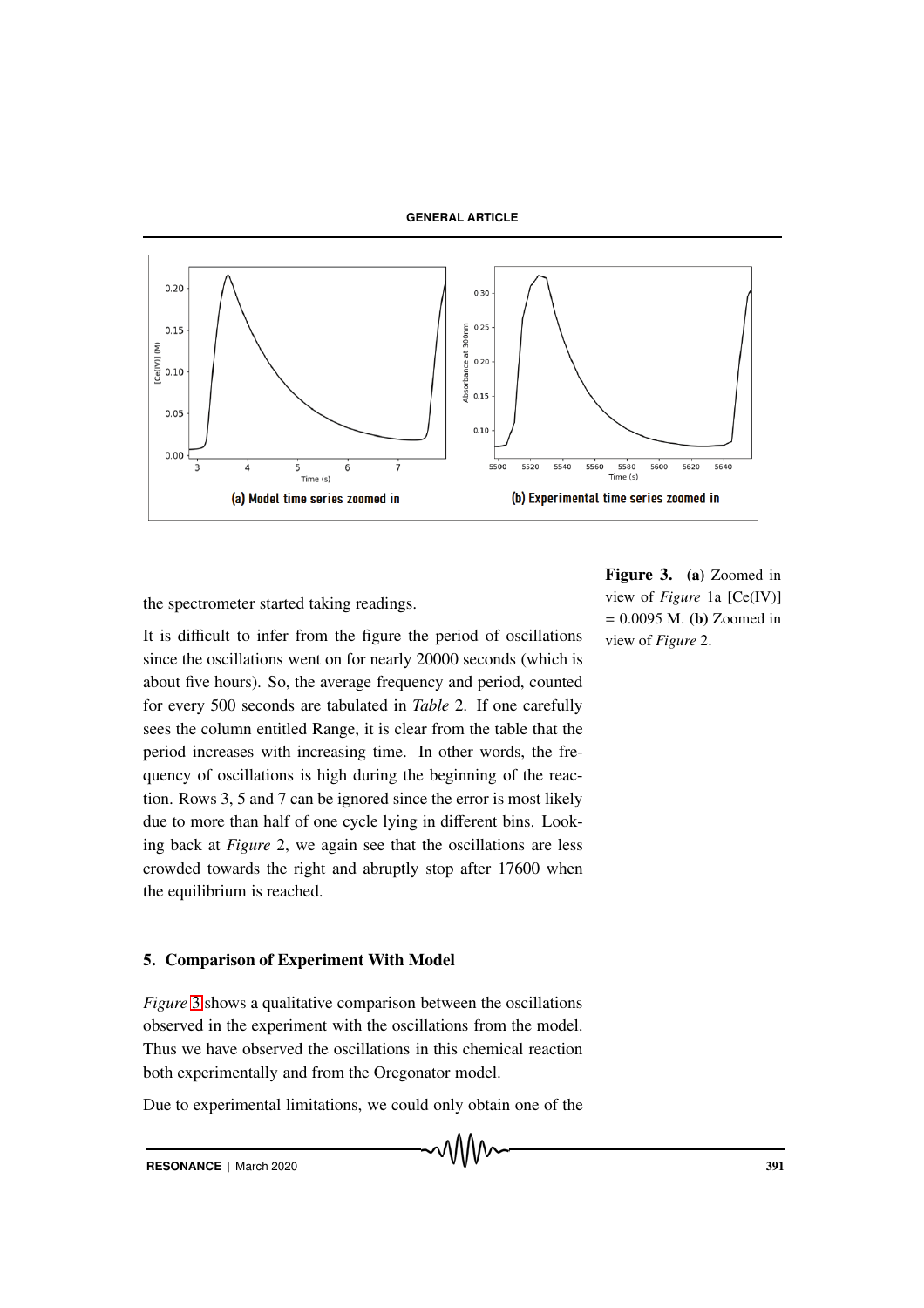#### Box 1. Phase Portrait and Method of Phase Portrait Reconstruction

The phase space is an abstract mathematical space spanned by the dynamical variables X, Y, Z of the system. A point in the phase portrait represents the state of the system at an instant of time. Our system has three variables. Hence the state at a given time t is represented by a point  $(X(t), Y(t), Z(t))$  in the three-dimensional Euclidean space  $R^3$ . As the values of  $(X(t), Y(t), Z(t))$  change with time, these form a trajectory or the path of the point in the phase portrait. Usually, the initial transient points are ignored, and only the values of  $(X(t), Y(t), Z(t))$  for large *t* are plotted.

Takens' embedding theorem states that if a time series *y* is one of the components of an attractor that can be represented by a smooth d-dimensional manifold (like the limit cycle in our case), then the topological properties of the attractor are equivalent to the topological properties of the embedding formed by the mdimensional phase-space vectors,

$$
X_i = (y(i\Delta t), y(i\Delta t + \tau), y(i\Delta t + 2\tau), \ldots, y(i\Delta + (m-1)\tau)),
$$

whenever  $m \ge 2d + 1$  [8].  $\tau$  is called the delay time, and *m* is called the embedding dimension. Since our system is three-dimensional, the embedding dimension, m is 3. There are different methods to choose an optimal time delay, but our system is simple, so we are good with finding  $\tau$  by trial and error. This reconstructed attractor can be used to compute the Lyapunov exponents of the experimental system for comparison with the model. However, in this article, we are content with pointing out the visual similarity between the experimental and model limit cycles.

> three variables X, Y, Z. So, we use the method of phase portrait reconstruction (see *Box1)* to reconstruct the phase portrait using the time series given in *Figure* 2.

> *Figure* 4 gives a comparison between the model phase portrait and the experimental phase portrait. The reconstructed experimental phase portrait looks like a limit cycle and is qualitatively very similar to the model phase portrait.

> The BZ reaction can also show complex spatial patterns when studied in a two-dimensional context. Images in *Box* 2 show the complex spatial pattern in the form of concentric circular rings of propagating waves seen in a petri dish containing a thin layer of unstirred BZ solution. The waves are seen due to the propagation of reduced ferroin in a wave pattern. Breaking these patterns will result in spiral waves which can also be theoretically modelled. It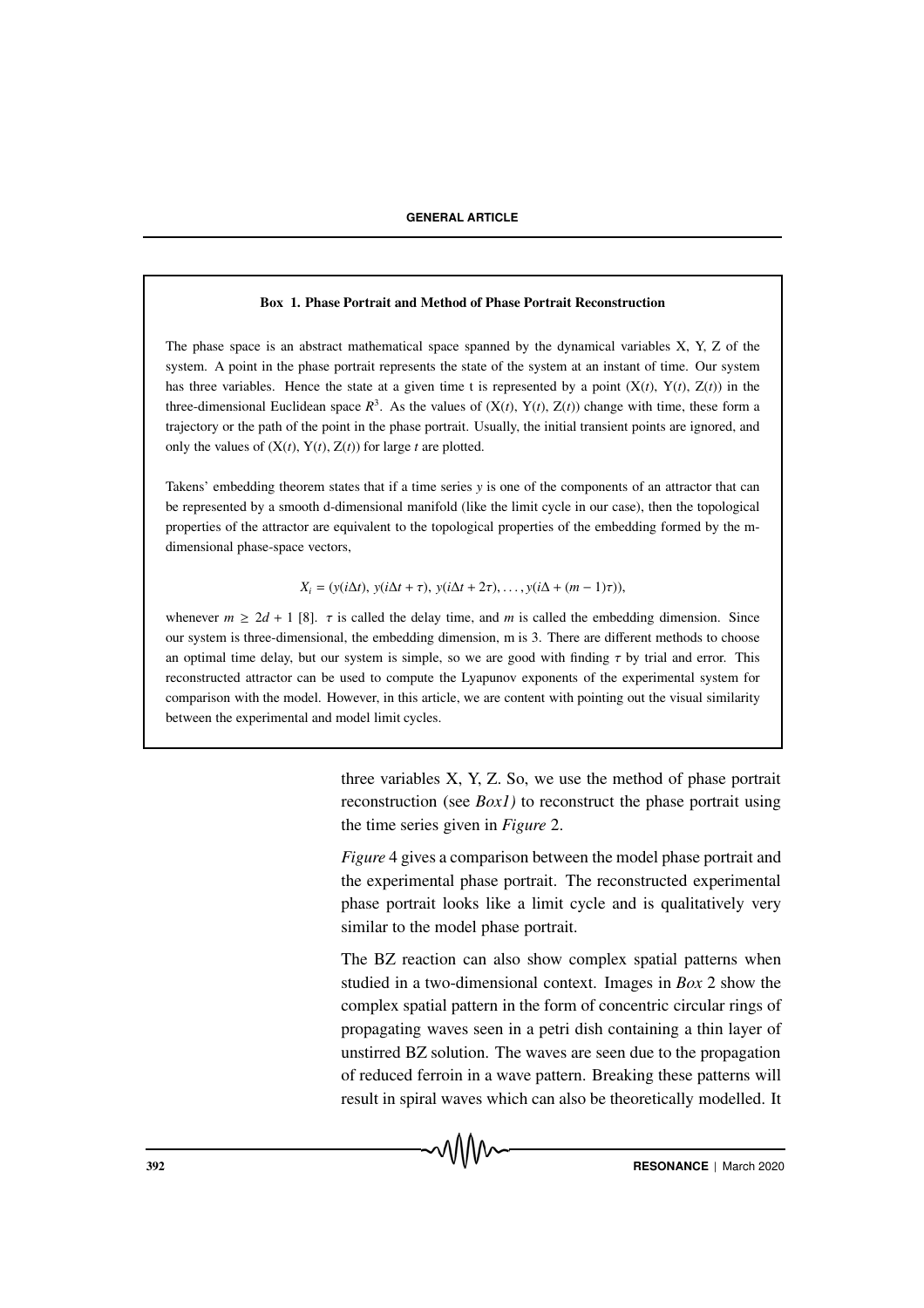

Figure 4. (a) Phase portrait from the Oregonator model. (b) Reconstructed phase-space from experimental [Ce] time series in *Figure* 2, with delay,  $\tau$  = 2 and embedding dimension,  $m = 3$ , after removing transients.

is, however, a challenging problem due to the spatially extended nature of the system.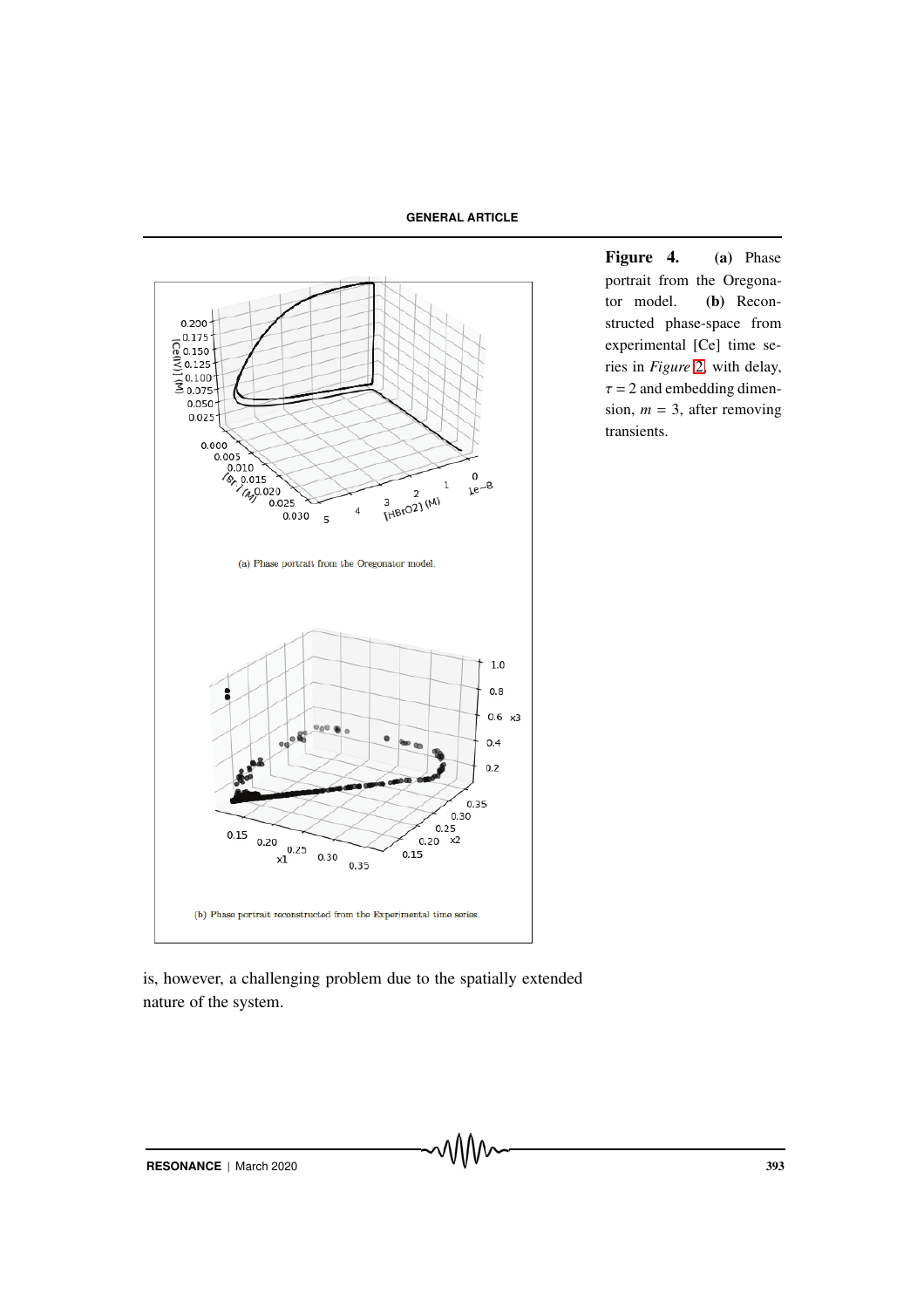#### Box 2. Temporal Oscillations and Spatial Pattern Formation

The first two images in *Figure* A show the temporal oscillations in the BZ reaction with malonic acid as a substrate and ferroin as a catalyst carried out in a beaker placed on a setup for stirring. The solution is oscillating (periodically changing) between blue and maroon due to the oscillations in the concentrations of oxidized ferroin (blue) and reduced ferroin (red). In the absence of ferroin, if only cerium ions are used as a catalyst, then the solution will oscillate between yellow and colourlessness.

The third image in *Figure* A shows the spatial pattern formation of concentric circular rings of propagating waves formed in a thin layer of unstirred BZ solution in a petri dish, due to the propagation of oxidized/ reduced ferroin as waves in space. Breaking these ring patterns will result in propagating spiral waves. This experiment shows an example of the spatial non-linearity in the BZ reaction.



Figure A. The first two images shows the BZ solution in blue color at some time, which turns to maroon colour after some time. The solution keeps oscillating between blue and maroon for hours until the final products are formed. The last image shows the concentric circular rings formed in a thin layer of unstirred BZ solution in a petri dish.

## 6. Conclusion

We have carried out a study of the Belousov–Zhabotinsky reaction with its theoretical model the Oregonator. The comparison is carried out by comparing the temporal oscillation of the concentrations in the two, as well as by constructing a phase portrait of the underlying limit cycle via the methods of non-linear dynamics, and a good match is obtained. We have also observed the spatial pattern in the form of concentric rings which are formed in a thin layer of the BZ solution in a petri dish. We hope to analyze these theoretically in future.